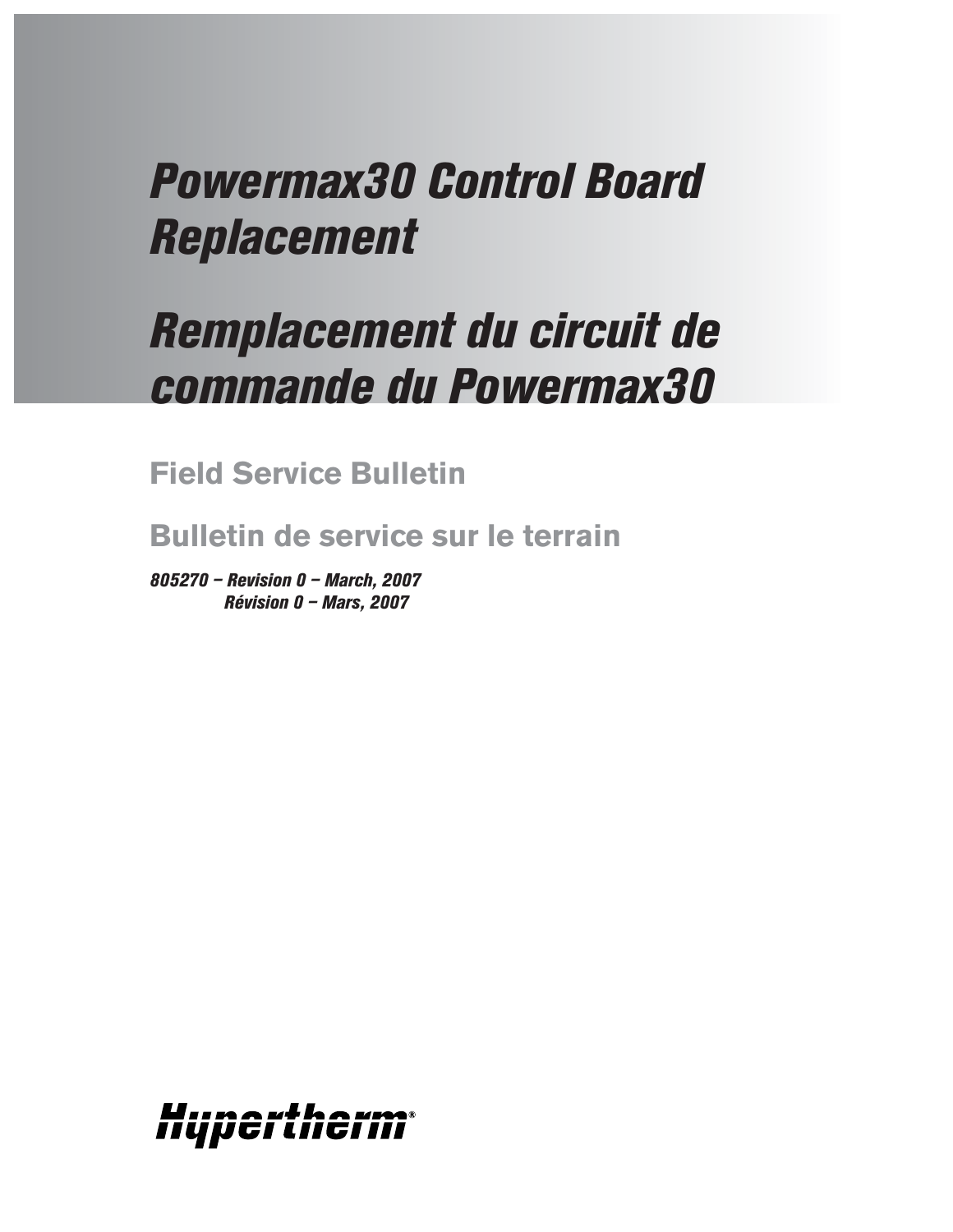

# **Introduction**

## **Purpose**

Describes the necessary steps to replace the control board in the Powermax30 power supply.

## **Tools and materials needed**

#2 Phillips screwdriver

## **Kit contents**

#### **Kit 228093**

| Part number | <b>Description</b>                 | Qty |
|-------------|------------------------------------|-----|
| 041953      | PCB assembly: 30 amp control board |     |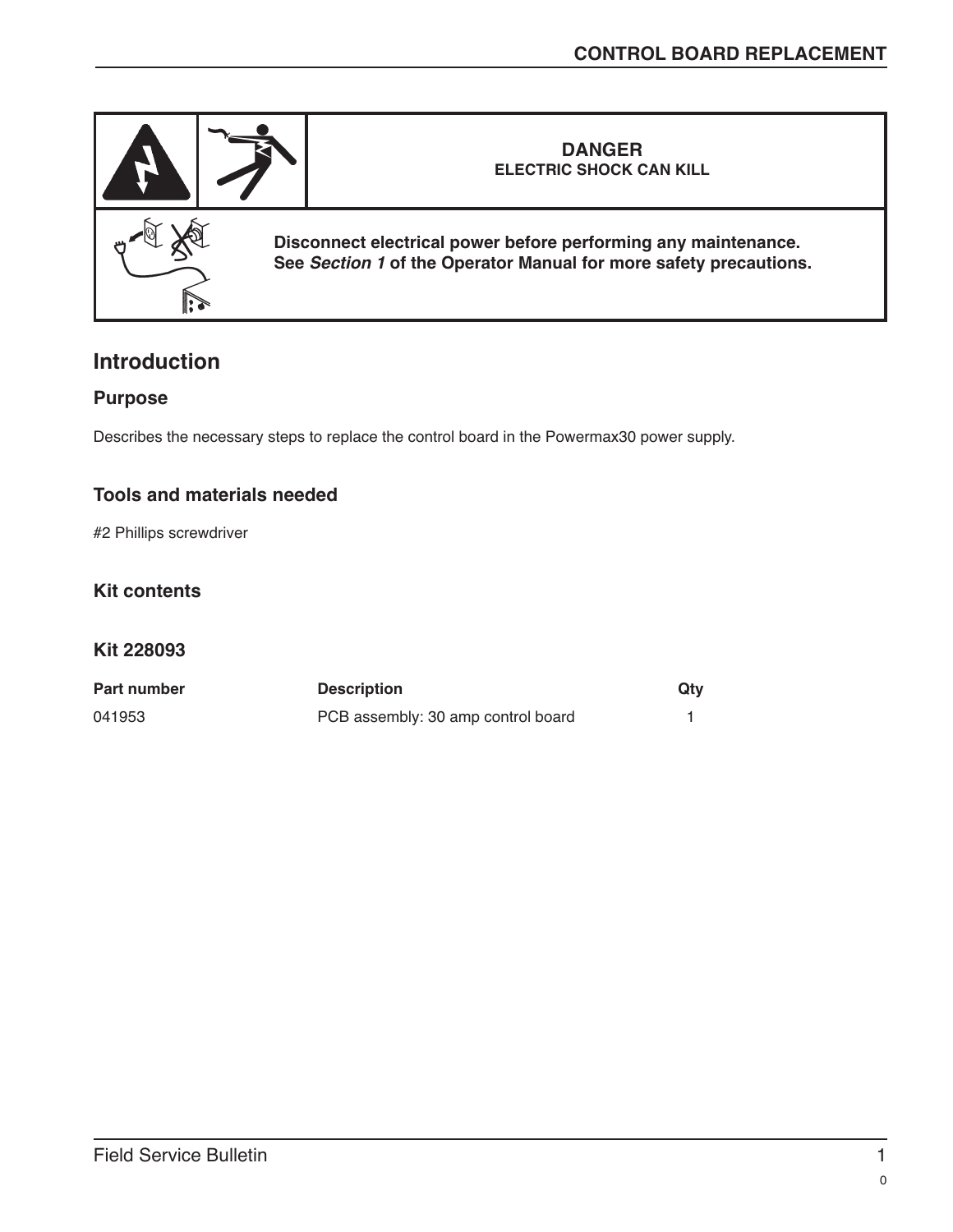## **Replace the control board**

- 1. Turn OFF the power, disconnect the power cord, and disconnect the gas supply.
- 2. Remove the 2 screws from the handle on the top of the power supply. Remove the handle and then lift the cover off the power supply. Remove the Nomex barrier that protects the power board.
- 3. Remove the front endcap, or gently tilt it away from the base.
- 4. Detach the ribbon cable from the power board.

**Caution: Static electricity can damage circuit boards. • Use proper precautions when handling printed circuit boards. – Store PC boards in anti-static containers. – Wear a grounded wrist strap when handling PC boards.**



- 5. Test the new control board before installing it by attaching its ribbon cable to the power board. Reconnect the power, turn the system on, and verify that the Start LED on the control board is the only LED illuminated. Also, the fault LEDs on the front panel should be extinguished.
- 6. Disconnect electrical power and the ribbon cable again, and set aside the new control board.
- 7. Remove the amperage adjustment knob from the front of the power supply by pulling it away from the endcap. (It does not have a set screw.)

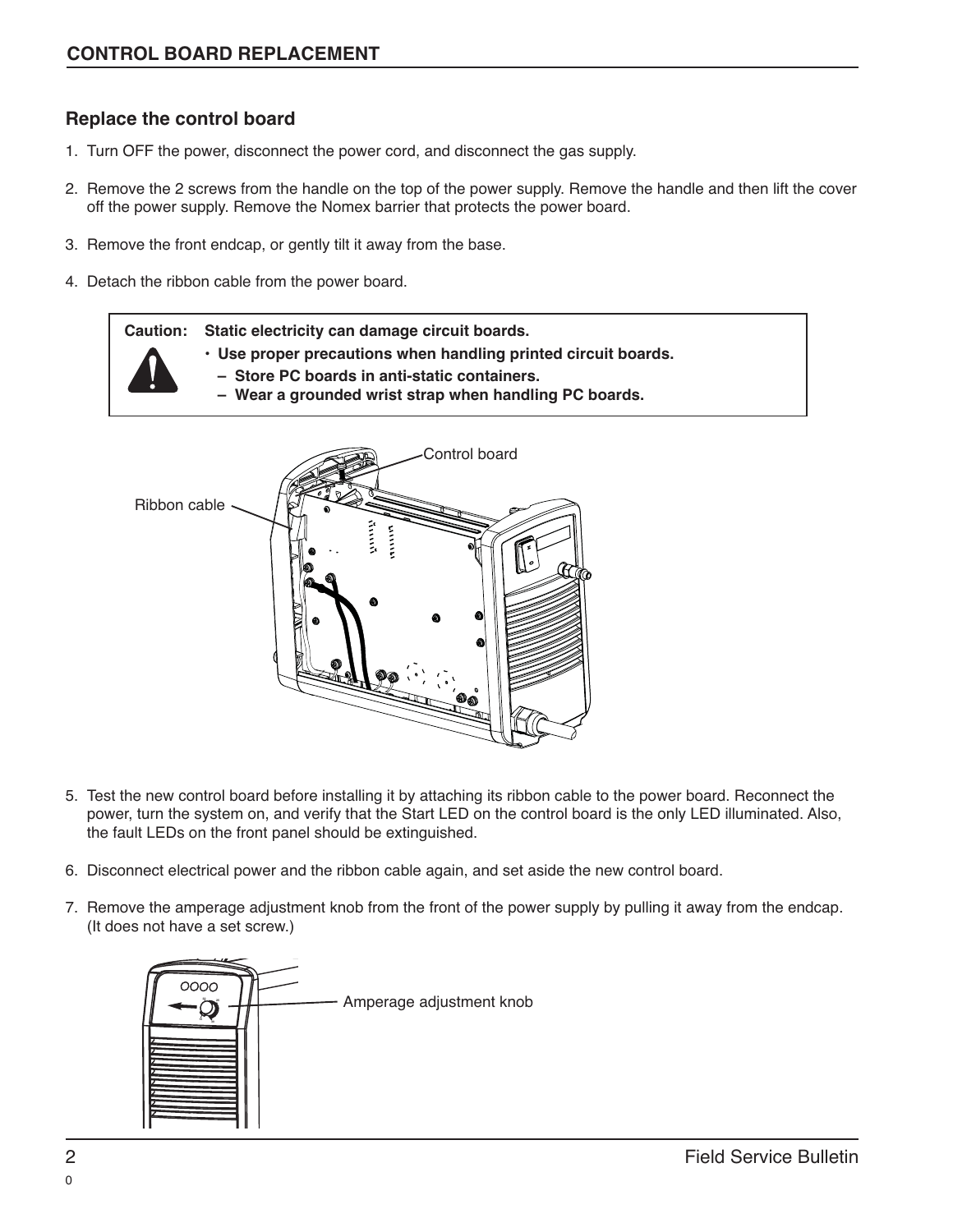- 8. Remove the 3 retaining screws from the old control board and lift it out of the power supply.
- 9. Screw the new control board into place with the 3 retaining screws and then attach the ribbon cable.
- 10. Press the ampherage adjustment knob onto the post on the front of the power supply.
- 11. Reposition the front endcap. Make sure that the screw hole in the ground clip aligns with the screw holes in the endcap and the power supply.
- 12. Being careful not to pinch any of the wires, replace the Nomex barrier and slide the cover back onto the power supply. Make sure that the bottom edges are in the tracks. Position the handle over the holes in the top of the cover, then use the 2 screws to secure the cover.
- 13. Reconnect the electrical power and the gas supply.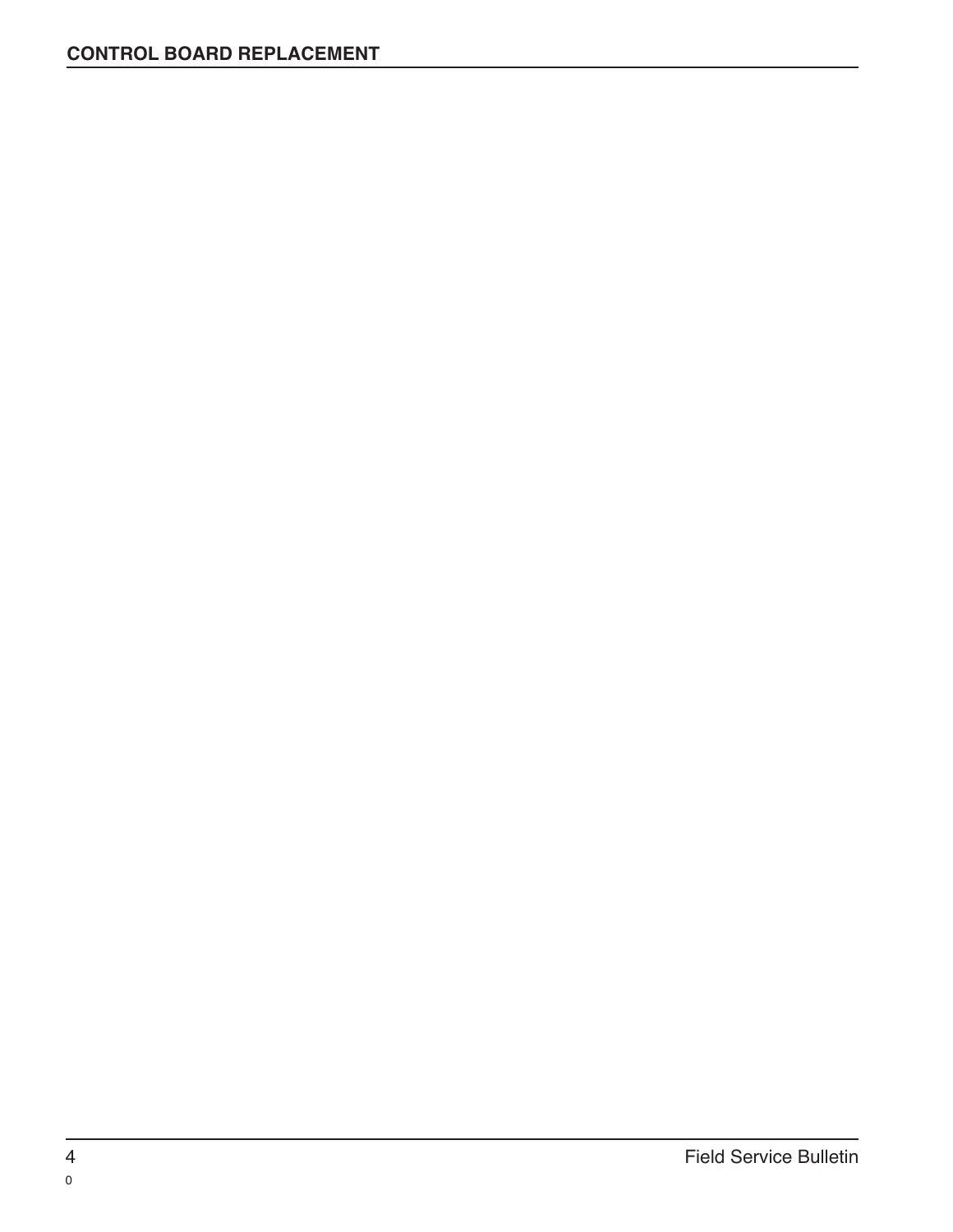

## **Introduction**

## **Objet**

Description des étapes nécessaires pour remplacer le circuit de commande du Powermax30.

## **Outils et matériaux nécessaires**

Tournevis Phillips n° 2

### **Composition du nécessaire**

#### **Nécessaire 228093**

| N° de référence | <b>Description</b>                 | Quantité |
|-----------------|------------------------------------|----------|
| 041953          | Ensemble CI: 30 amp CI de commande |          |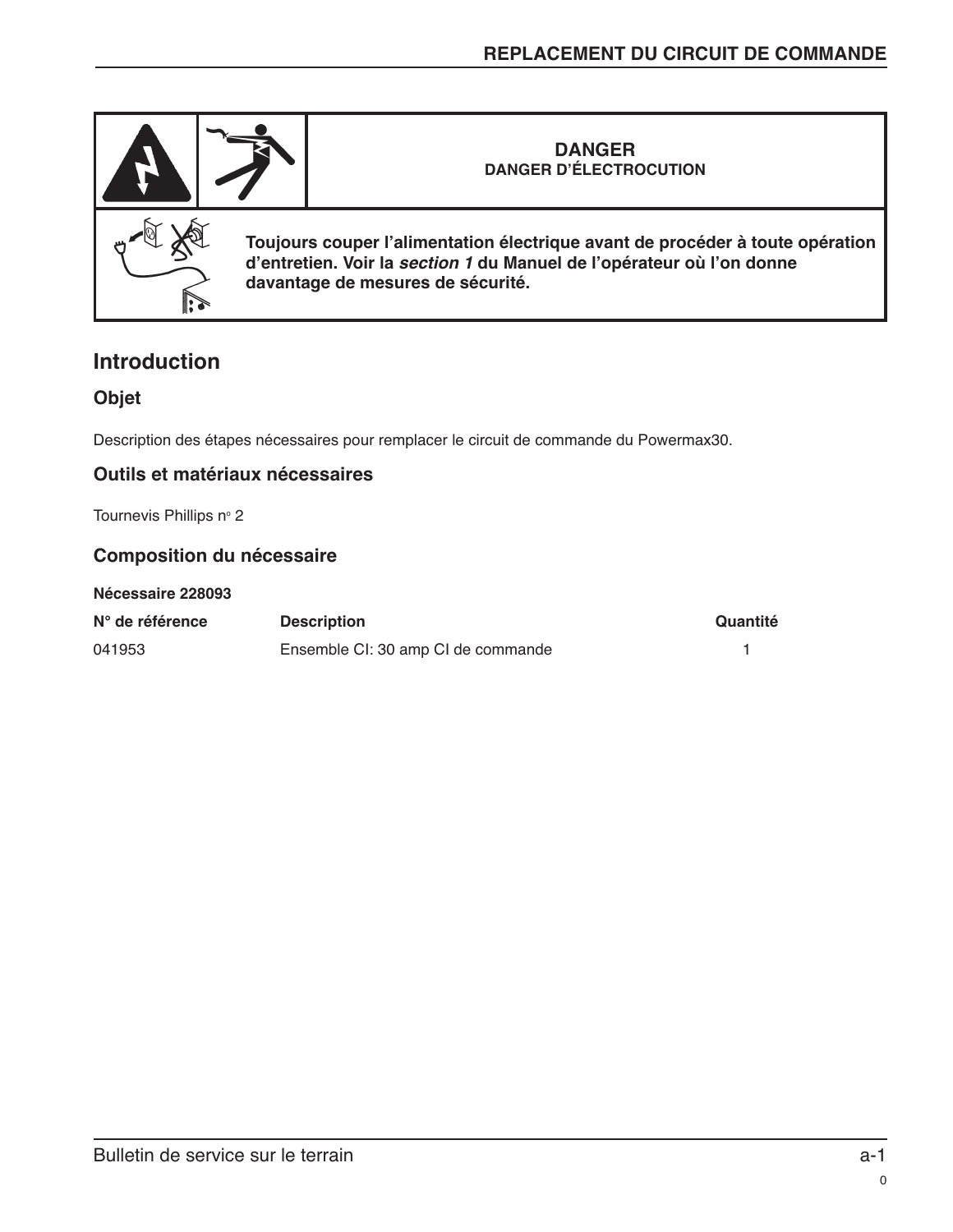## **Remplacer le CI de commande**

- 1. Couper l'alimentation (OFF), déconnecter le cordon d'alimentation et débrancher le gaz d'alimentation.
- 2. Enlever les 2 vis de la poignée à la partie supérieure de la source de courant. Déposer la poignée et lever le capot de la source de courant. Enlever la barrière Nomex qui protège le CI d'alimentation.
- 3. Enlever le couvercle d'extrémité ou l'incliner par rapport à la base.
- 4. Déconnecter le câble en nappe du CI d'alimentation.

#### **Attention : L'électricité statique peut endommager les cartes de circuits imprimés**

- **On doit prendre les précautions qui s'imposent quand on manipule les circuits imprimés**
	- **On doit ranger les cartes de circuits imprimés dans des contenants antistatiques. – On doit porter un bracelet antistatique quand on manipule les cartes de circuits imprimés.**



- 5. Mettre à l'essai le nouveau CI de commande avant de l'installer en fixant son câble en nappe au CI d'alimentation. Rétablir l'alimentation, mettre le système sous tension et vérifier que la DEL d'amorçage sur le CI de commande est la seule DEL allumée. De plus, les DEL d'anomalie sur le panneau avant doivent être éteintes.
- 6. Déconnecter à nouveau l'alimentation électrique et le câble en nappe, puis mettre de côté le nouveau CI de commande.
- 7. Enlever le bouton de réglage d'intensité de l'avant de la source de courant en le tirant pour l'écarter du panneau avant. (Il n'a pas de vis de réglage).

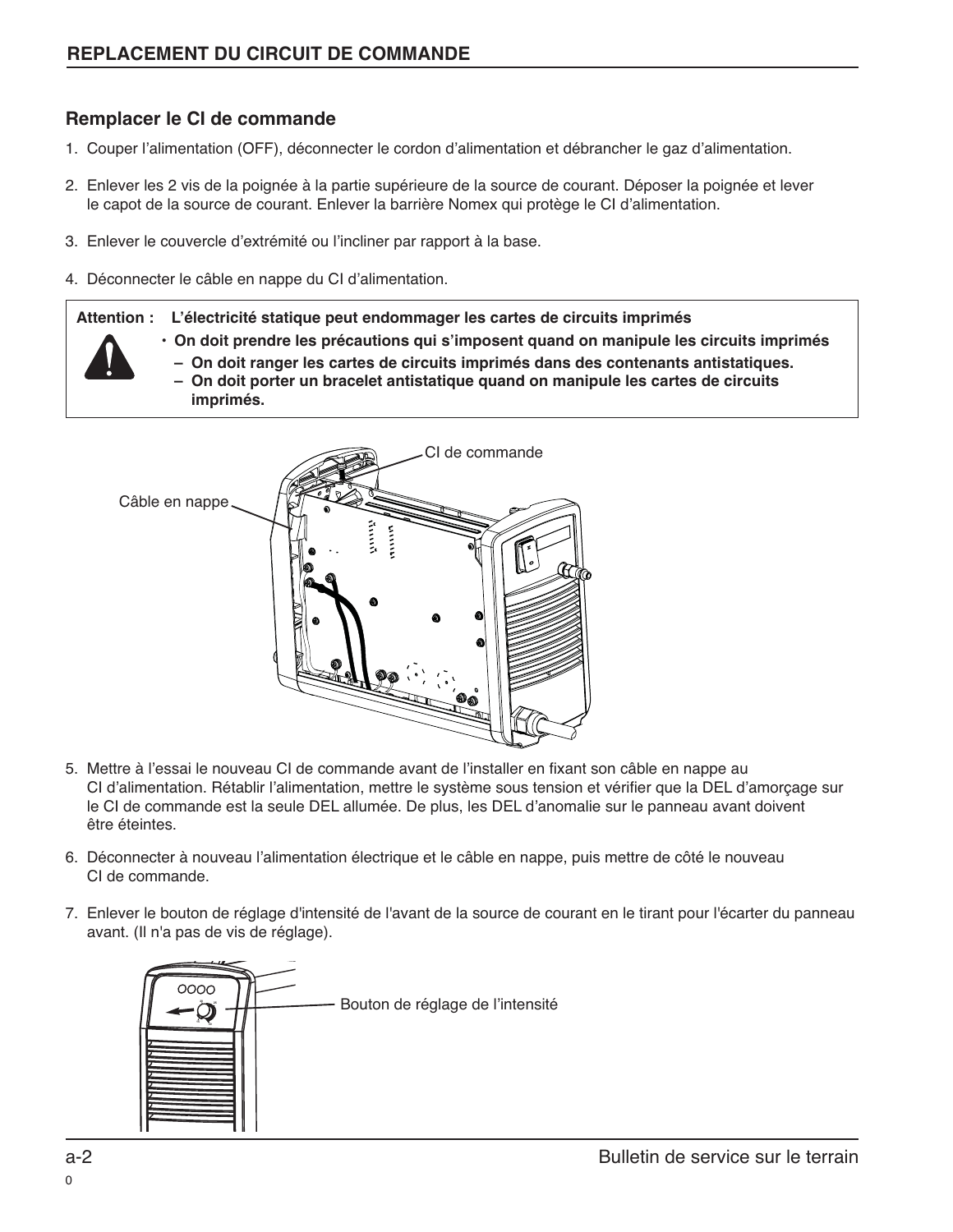- 8. Desserrer les 3 vis de retenue de l'ancien CI de commande et les sortir de la source de courant.
- 9. Visser le nouveau CI de commande en place en utilisant les 3 vis de retenue puis fixer le câble en nappe.
- 9. Replacer le couvercle d'extrémité avant. S'assurer que le trou de vis dans la pince de masse est aligné sur les trous de vis du couvercle d'extrémité et la source de courant.
- 10. Appuyer sur le bouton de réglage d'intensité sur le montant de la source de courant.
- 11. En prenant garde de ne pas pincer les fils, replacer la barrière Nomex et faire coulisser le capot sur la source de courant pour le remettre en place. S'assurer que les bords inférieurs sont dans les rails. Positionner la poignée sur les orifices à la partie supérieure du capot, puis utiliser les 2 vis pour fixer le capot.
- 12. Reconnecter l'alimentation électrique et le gaz d'alimentation.